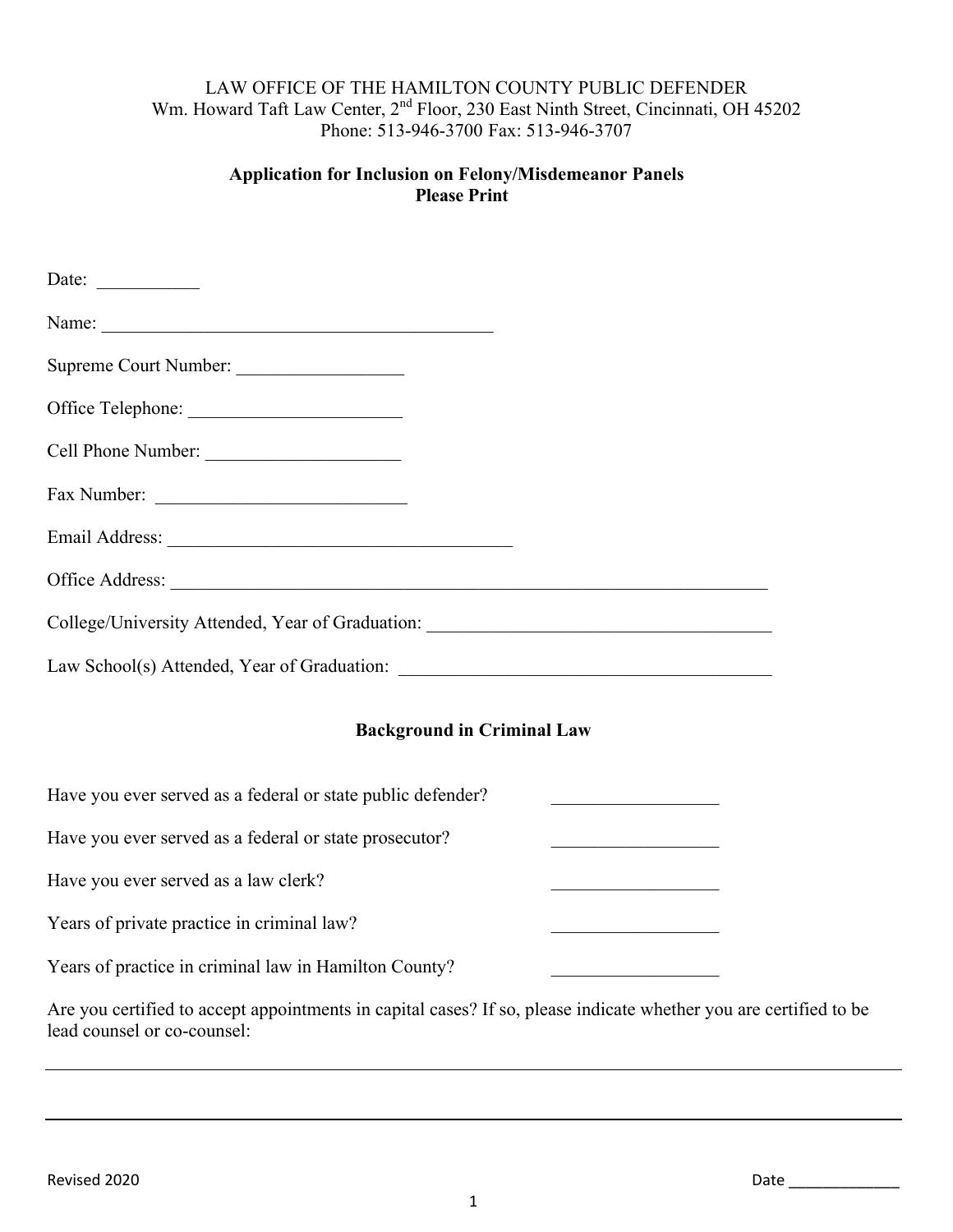Are there any types of felony cases you have refused, or would refuse, to accept as an appointment?

Please list the name and case number of the last three **felony jury trials** you personally handled:

Please list the name and case number of the last three **felony bench trials** you personally handled:

Have you ever been the subject of a disciplinary proceeding where the probable cause panel found probable cause to believe that you committed a disciplinary violation?

| Yes | N.<br>∽<br>11 V |  |
|-----|-----------------|--|
|     |                 |  |

If yes, please provide the details:

Have you ever been found to be ineffective in the representation of a client who you represented in either a retained or appointed capacity?

| $\bf{V}$ | - |
|----------|---|
| -        |   |

If yes, please provide the details and case caption: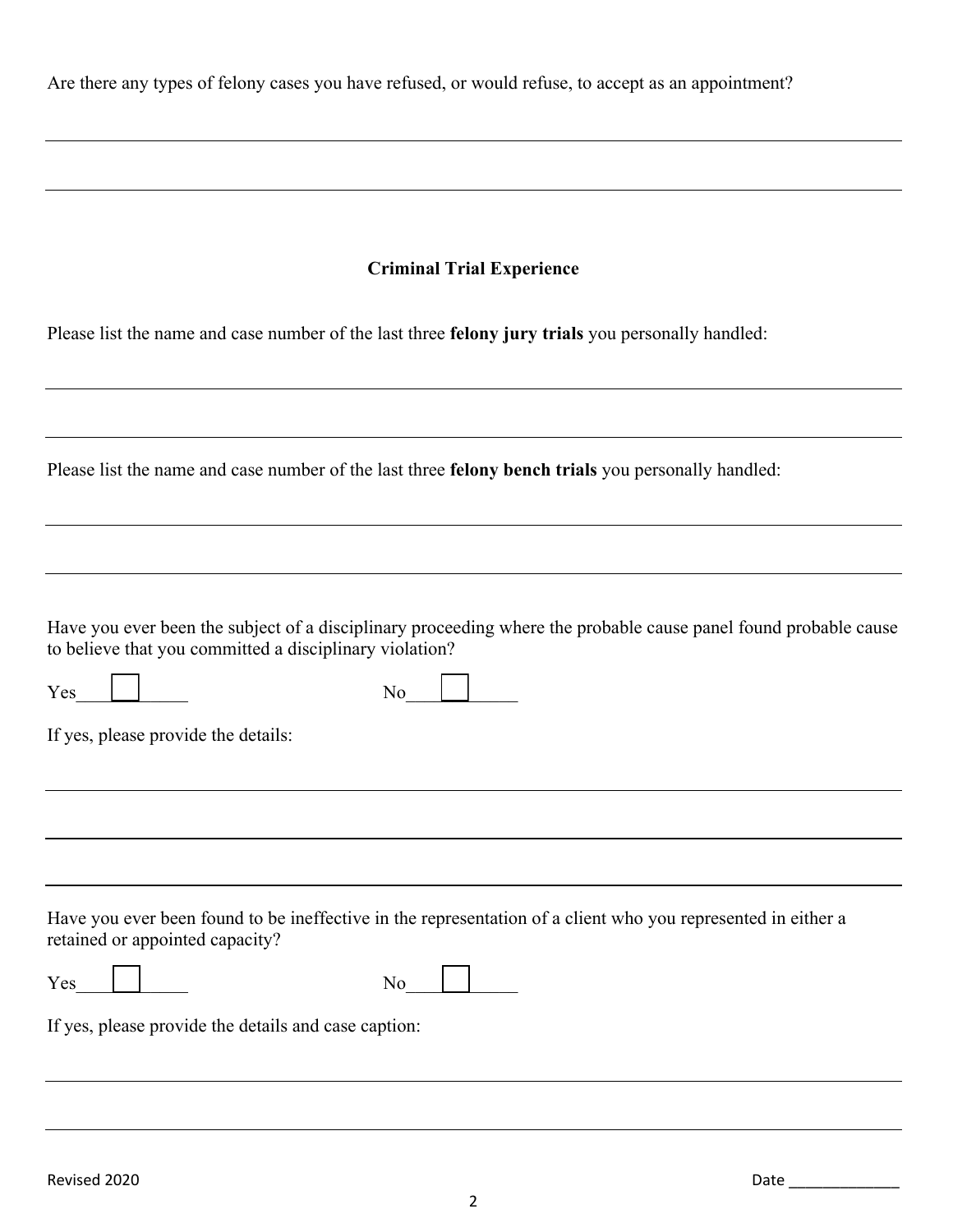Please provide any other relevant experience that qualifies you to serve on the felony panel that you feel is not covered by the questions above:

I hereby agree to notify the Law Office of the Public Defender in writing of any change in my contact information, liability insurance, and/or in my personal or professional status that would affect my qualifications to serve as appointed counsel.

I understand that my participation as a panel attorney is at the discretion of the Public Defender. My participation may be terminated at any time. Any misrepresentation or undisclosed change to the following information may result in my immediate removal.

I hereby agree that pursuant to Regulation III (5) Insurance Compliance, that while accepting any appointed counsel assignments in Common Pleas Court or Municipal Court that I will retain and maintain malpractice insurance of at least \$100,000 per occurrence and \$300,000 aggregate. Further, I agree to provide a copy of Insurance Declaration page to the Office each and every year. My current malpractice insurance carrier is:

Carrier: \_\_\_\_\_\_\_\_\_\_\_\_\_\_\_\_\_\_\_\_\_\_\_\_\_\_\_\_\_

Policy No.:

\_\_\_\_\_\_\_\_\_\_\_\_(initial) I understand that vouchers are to be submitted within 30 days of case termination and each voucher must be accompanied by an executed affidavit of indigency in order to receive payment. Failure to submit the voucher in a timely fashion will result in a 50% reduction of the fee.

\_\_\_\_\_\_\_\_\_\_\_\_ (initial) I understand and agree that once assigned a client charged with a felony, I shall remain counsel for that client on the felony(s) and any related misdemeanor. Should the Grand Jury return an indictment reducing the felony charge(s) to misdemeanor(s) I shall continue my representation

\_\_\_\_\_\_\_\_\_\_\_\_ (initial) I understand that if I am assigned a case wherein the Grand Jury returns an indictment and the indictment has raised the level of the case to status that exceeds my qualification I will report said fact to the Felony Director.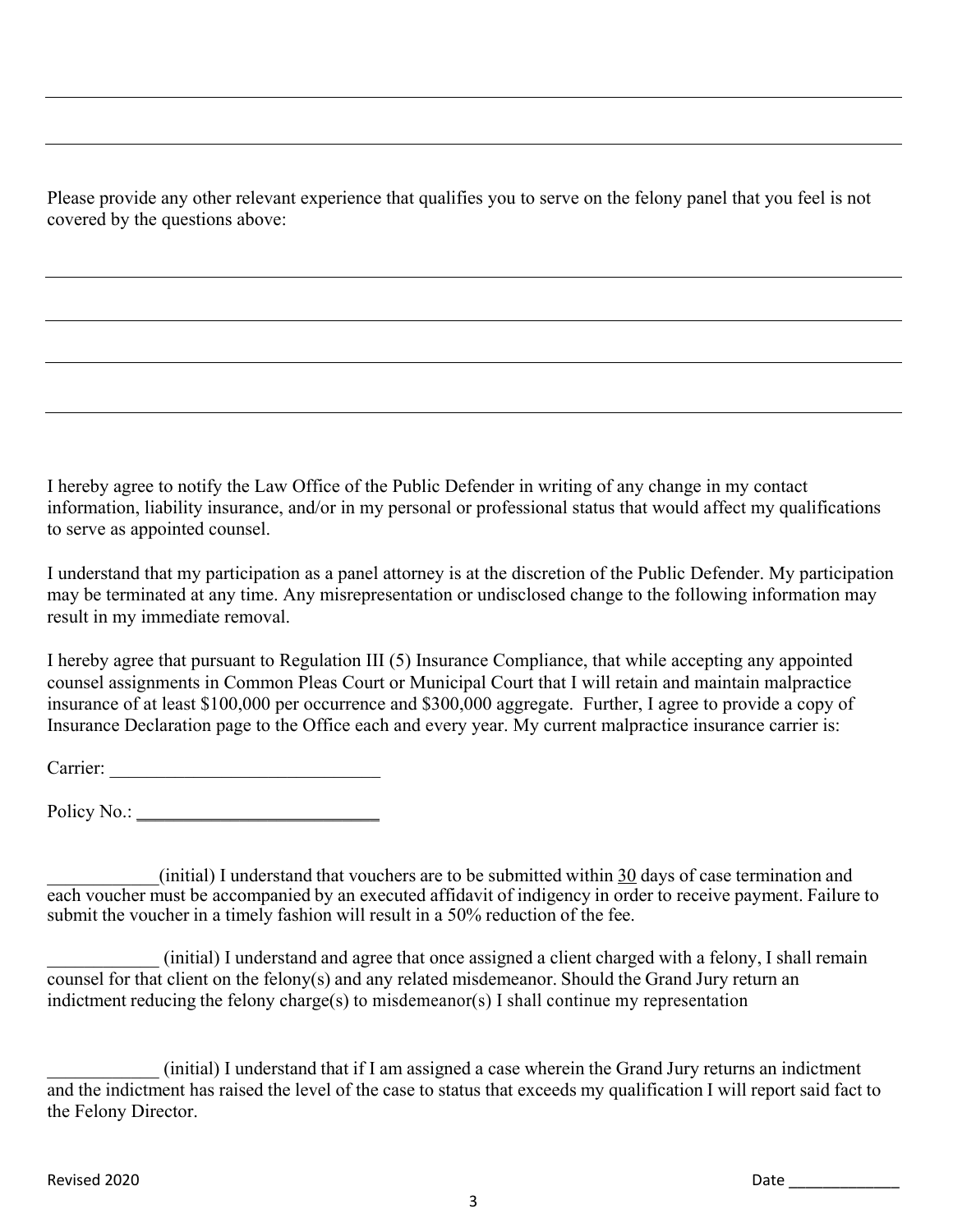I am submitting the following required documentation (initial each):

Copy of letterhead/lease verifying location of law office \_\_\_\_\_\_\_\_\_\_

Copy of CLE transcript indicating hours completed

Copy of Insurance Policy Declarations page verifying amount and nature of professional liability insurance

Copy of Attorney Registration Card, front and back, verifying current registration for active status with the Supreme Court of Ohio

\_\_\_\_\_\_\_\_\_\_\_\_\_ (initial) I have read, understand and agree to the Standards, Guidelines and Regulations for Panel Attorneys.

\_\_\_\_\_\_\_\_\_\_\_\_\_\_(initial) I understand that continued participation on any panel shall be at the discretion of the Public Defender, Deputy Public Defender or appropriate Division Director within the Law Office of the Hamilton County Public Defender.

\_\_\_\_\_\_\_\_\_\_\_\_\_ (initial) I have read and understand the Attorney Qualifications established for appointed counsel as set out O.A.C. 120-1-10 and agree that I am in compliance with the training and experience listed there in.

I want to be placed on the Misdemeanor Panel and I am willing to accept misdemeanor appointments in conflict cases and in Room A as needed:  $Y \cap N$ conflict cases and in Room A as needed:

## **If you are EITHER 1) not a member of the felony panel OR 2) would like to seek a change in categorization, please fill out the rest of this form:**

I am currently a member of the Public Defender's panel (Y/N):

I am currently qualified and categorized to represent:

I would like to be considered for the following change: \_\_\_\_\_\_\_\_\_\_\_\_\_\_\_\_\_\_\_\_\_\_\_\_

During the past year I attended various seminars and/or represented various defendants, which I believe warrants my re-categorization. Please list the seminars attended and any significant cases involved in. Please note the seminar sponsor and the case name(s), case number(s), and degree of the offense(s)